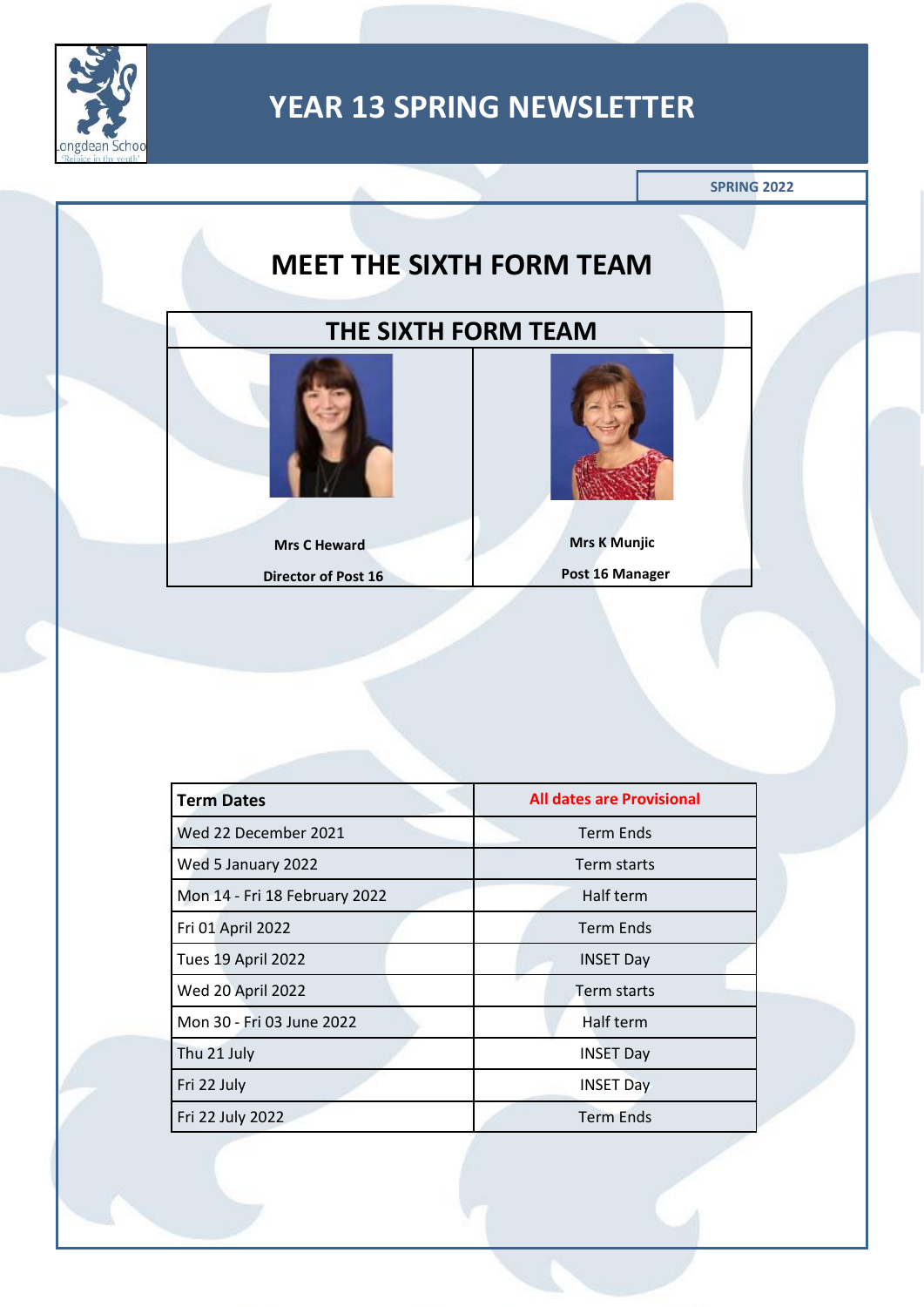

**SPRING 2022**

# **MEET THE FORM TUTOR TEAM**



13DV1 Mr Gavigan



13F1 Mr Macdonald



13G1 Miss Cheney



13P1 Miss Rudling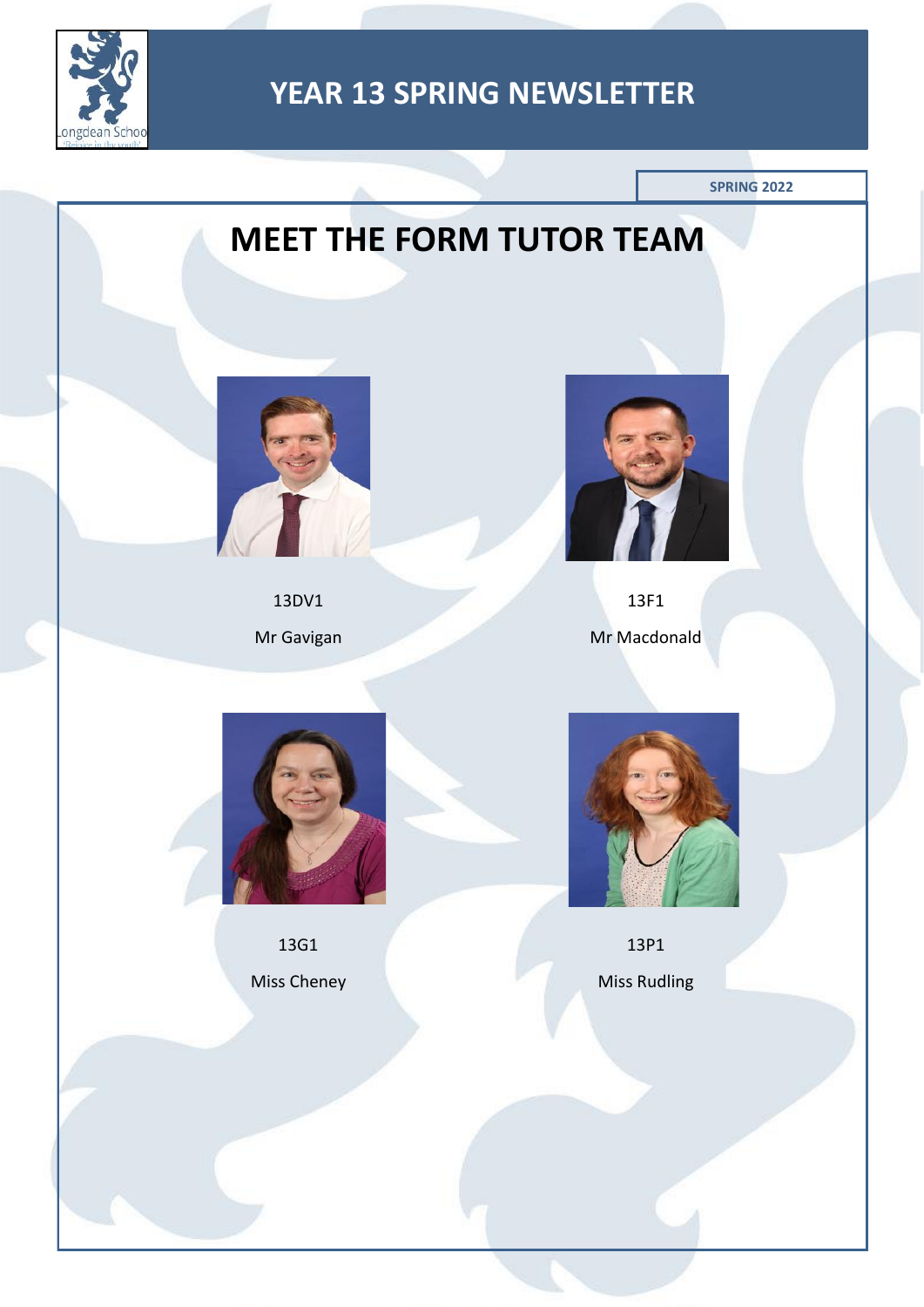

| <b>GEOGRAPHY</b>               | Students are studying the Edexcel A-Level in Geography.                                                                                                                                                                                                                                                                                                                                                                                                                                                                                                                                               |
|--------------------------------|-------------------------------------------------------------------------------------------------------------------------------------------------------------------------------------------------------------------------------------------------------------------------------------------------------------------------------------------------------------------------------------------------------------------------------------------------------------------------------------------------------------------------------------------------------------------------------------------------------|
|                                | In physical geography students will be studying carbon cycles. In human geography stu-<br>dents will be finishing their superpowers unit before moving onto migration, identity and<br>sovereignty.                                                                                                                                                                                                                                                                                                                                                                                                   |
|                                | It is also really important that students are revising material studied in year 12 and year<br>13 to prepare them for their final exams. They should be making revision materials now,<br>so they are more prepared. They have made a vast number of flashcards for human ge-<br>ography based on the recap questions in their work booklets; these can be used to ask<br>students questions.                                                                                                                                                                                                         |
| <b>RELIGIOUS STUDIES</b>       | <b>OCR Religious Studies</b>                                                                                                                                                                                                                                                                                                                                                                                                                                                                                                                                                                          |
|                                | Philosophy of Religion - The Nature or Attributes of God, Religious Language                                                                                                                                                                                                                                                                                                                                                                                                                                                                                                                          |
|                                | Religion and Ethics - Meta-ethical theories                                                                                                                                                                                                                                                                                                                                                                                                                                                                                                                                                           |
|                                | Development of Christian Thought - Religious Pluralism, The Challenge of Secularism                                                                                                                                                                                                                                                                                                                                                                                                                                                                                                                   |
| <b>DESIGN &amp; TECHNOLOGY</b> | A level Product Design                                                                                                                                                                                                                                                                                                                                                                                                                                                                                                                                                                                |
|                                | Students will revisit all aspects technical principles in great depth and designing and mak-<br>ing principles. They will take mini assessments to build confidence in the all areas of sub-<br>ject and focus on areas of improvement identified feedback. This would allow them to<br>prepare for the exams later in the academic year.                                                                                                                                                                                                                                                             |
|                                | NEA: Students will develop a specific brief that meets the needs of a user, client or mar-<br>ket. Design brief, with an appropriate level of complexity; students will engage in an iter-<br>ative process of designing, making, testing and evaluating. Students will produce a final<br>prototype based on the design brief they have developed, along with a digital design<br>folder/portfolio. Students will have digital design folder clearly evidencing how the as-<br>sessment criteria have been met together with photographic evidence of the final manu-<br>factured prototype outcome. |
|                                |                                                                                                                                                                                                                                                                                                                                                                                                                                                                                                                                                                                                       |
| <b>TRAVEL AND TOURISM</b>      | Yr 13 Tourism - Applied Diploma - Exam board = WJEC/Eduqas<br>The pupils will be learning in order to carry out coursework and prepare for an external                                                                                                                                                                                                                                                                                                                                                                                                                                                |
|                                | exam in May 2021.<br>Unit 3 - Exam - The pupils will understand how increased environmental awareness has<br>affected the global tourism industry. They will look at strategies used to manage cultural<br>and heritage attractions and examine how sensitive tourism destinations are managed. It<br>will finish by evaluating how the industry has responded to the threat of climate change.                                                                                                                                                                                                       |
|                                | Unit 4 - Controlled assessment - They will look at analysing data relating to the domestic<br>and UK inbound tourism markets and assess a range of tour itineraries to see how they<br>meet the needs of different types of customers. They will begin to plan their own itiner-<br>aries and explore the important characteristics surrounding this.                                                                                                                                                                                                                                                 |
|                                |                                                                                                                                                                                                                                                                                                                                                                                                                                                                                                                                                                                                       |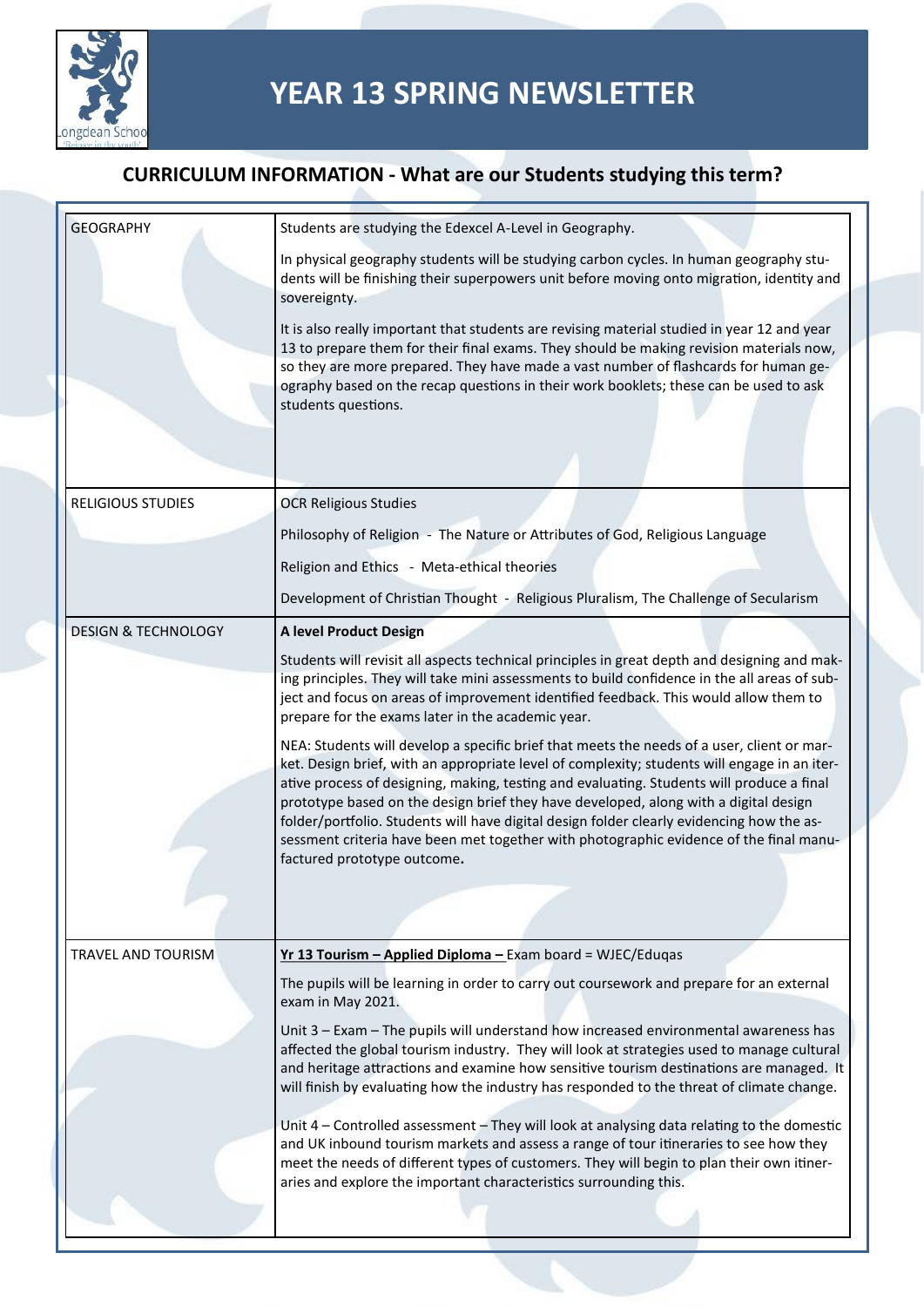

| <b>MATHS</b>   | Sequences and series                                                                                                                                                                    |
|----------------|-----------------------------------------------------------------------------------------------------------------------------------------------------------------------------------------|
|                | Further applications of calculus                                                                                                                                                        |
|                | Further hypothesis testing                                                                                                                                                              |
|                | Numerical solutions of equations                                                                                                                                                        |
|                | Numerical integration                                                                                                                                                                   |
|                | Moments                                                                                                                                                                                 |
|                | Differential equations                                                                                                                                                                  |
| <b>ENGLISH</b> | Year 13 students will continue to study Shakespeare's Hamlet, exploring the significance                                                                                                |
|                | of cultural and contextual influences on the writer and audience. This text forms the first<br>part of Paper 1 and will be studied alongside Ibsen's A Doll's House and a collection of |
|                | poems by Christina Rossetti. Students will be required to respond to two tasks for the                                                                                                  |
|                | Shakespeare section: one will be a close read and will assess how well students know the                                                                                                |
|                | play and how well they can identify different literary and critical interpretations. For the<br>second task, students will need to respond to an essay style question. The second stage |
|                | of the paper requires students to compare the play they have studied $-A$ Doll's House $-$                                                                                              |
|                | with some of the poems they have been exploring. They will be given a series of conten-                                                                                                 |
|                | tious statements; they will need to choose one of the responses and write an essay link-<br>ing the texts to the statement. Paper two is also worth 40% of their overall grade. The     |
|                | exam paper is two and a half hours long. We will also revise content and skills necessary                                                                                               |
|                | to be successful on Paper 2: the contextual study. For Year 13 at Longdean, this means                                                                                                  |
|                | that we will be retrieving knowledge and skills based on the Dystopian Genre and the set                                                                                                |
|                | texts that we studied for this study: The Handmaid's Tale and Nineteen Eighty-four.                                                                                                     |
|                |                                                                                                                                                                                         |
| ART            | Complete Coursework and essay.                                                                                                                                                          |
|                | Improve portfolio and create digital Portfolios                                                                                                                                         |
|                |                                                                                                                                                                                         |
| <b>SCIENCE</b> | "Please click the link below to view curriculum information:                                                                                                                            |
|                | Year 12 and 13 Science at Longdean School"                                                                                                                                              |
|                |                                                                                                                                                                                         |
|                |                                                                                                                                                                                         |
|                |                                                                                                                                                                                         |
|                |                                                                                                                                                                                         |
| ICT            | Year 13 ICT students continue to develop their websites and learn the necessary skills to                                                                                               |
|                | create and improve the site to the needs of the customer. In theory section students will                                                                                               |
|                | continue studying information technology systems in preparation for their exam.                                                                                                         |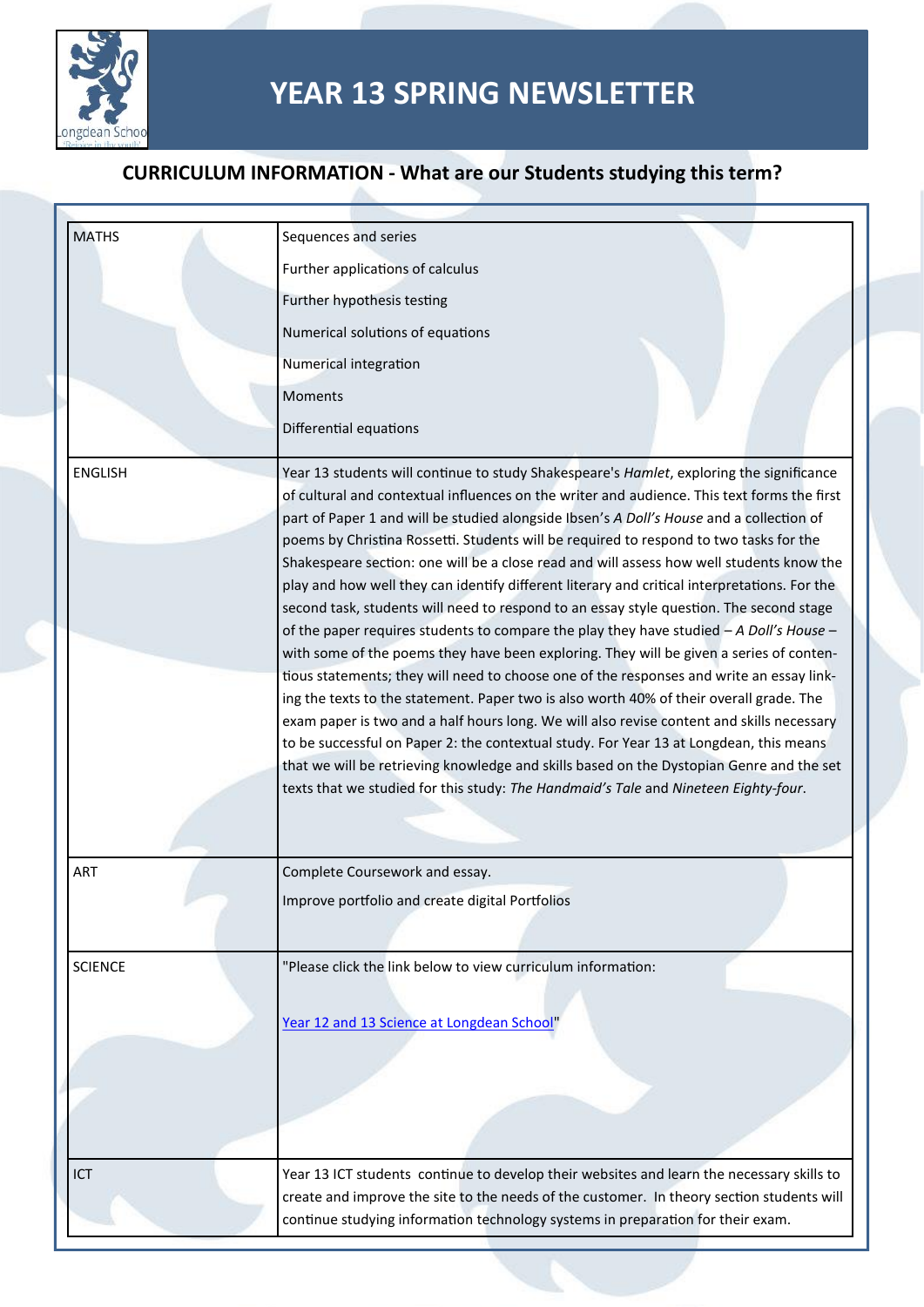

| <b>COMPUTING SCIENCE</b> | Year 13 Computer Science students will complete the coursework this term. They will then<br>send time studying object orientated programming in relation to the pre release for the A-<br>level exam. In the theory section of the course students will look at functional programming<br>and regular languages.      |
|--------------------------|-----------------------------------------------------------------------------------------------------------------------------------------------------------------------------------------------------------------------------------------------------------------------------------------------------------------------|
| PE                       |                                                                                                                                                                                                                                                                                                                       |
|                          | Year 13 Ctec Sport:                                                                                                                                                                                                                                                                                                   |
|                          | Single Award: Exam - Sports Organisations & development.                                                                                                                                                                                                                                                              |
|                          | Coursework - Organising a sporting event                                                                                                                                                                                                                                                                              |
|                          | Double Award: Coursework: Sports injury & rehab and Video Analysis. Trips - First Aid Course                                                                                                                                                                                                                          |
| <b>BUSINESS</b>          | Year 13 Business Studies students will take their unit 1 exam (The Business Environment) and                                                                                                                                                                                                                          |
|                          | continue study for unit 2(Working in Business). They will also continue working on their mar-<br>keting and market research coursework.                                                                                                                                                                               |
|                          |                                                                                                                                                                                                                                                                                                                       |
| PERFORMING ARTS          | Music: Working towards unit 1 (music theory techniques) and completing unit 2 (Music In-<br>dustry Exam). Final exam date is 20th January.                                                                                                                                                                            |
|                          | Sixth form Drama: Unit 2 Developing Skills and Techniques for Live Performance and Unit 1<br>Investigating practitioners' work                                                                                                                                                                                        |
|                          | Sixth form Dance: Unit 2 Developing Skills and Techniques for Live Performance and Unit 1                                                                                                                                                                                                                             |
|                          | Investigating practitioners' work                                                                                                                                                                                                                                                                                     |
| <b>FILM STIUDIES</b>     | Year 13: Films being studied: Sunrise (Murnau, 1926), Vivre sa Vie (Godard, 1960).                                                                                                                                                                                                                                    |
|                          | Film coursework deadline will be February 2020 half term. After that we have finished the<br>course and will be revising for the rest of the year.                                                                                                                                                                    |
|                          | <b>Mrs Rudling</b>                                                                                                                                                                                                                                                                                                    |
| <b>ECONOMICS</b>         | Year 13 AQA Economics - Spring term - Theory of the Firm, Wealth and Income Inequalities<br>and Financial markets. Mr Gilder                                                                                                                                                                                          |
|                          |                                                                                                                                                                                                                                                                                                                       |
|                          |                                                                                                                                                                                                                                                                                                                       |
| <b>HISTORY</b>           | Students are currently learning the final components of their exam units including foreign<br>policy under Mussolini in Italy between 1923-46, the FRG in Germany and Hitler's foreign<br>policy and countries controlled by the British Empire like Australia, India and the trade rela-<br>tions across the empire. |
|                          |                                                                                                                                                                                                                                                                                                                       |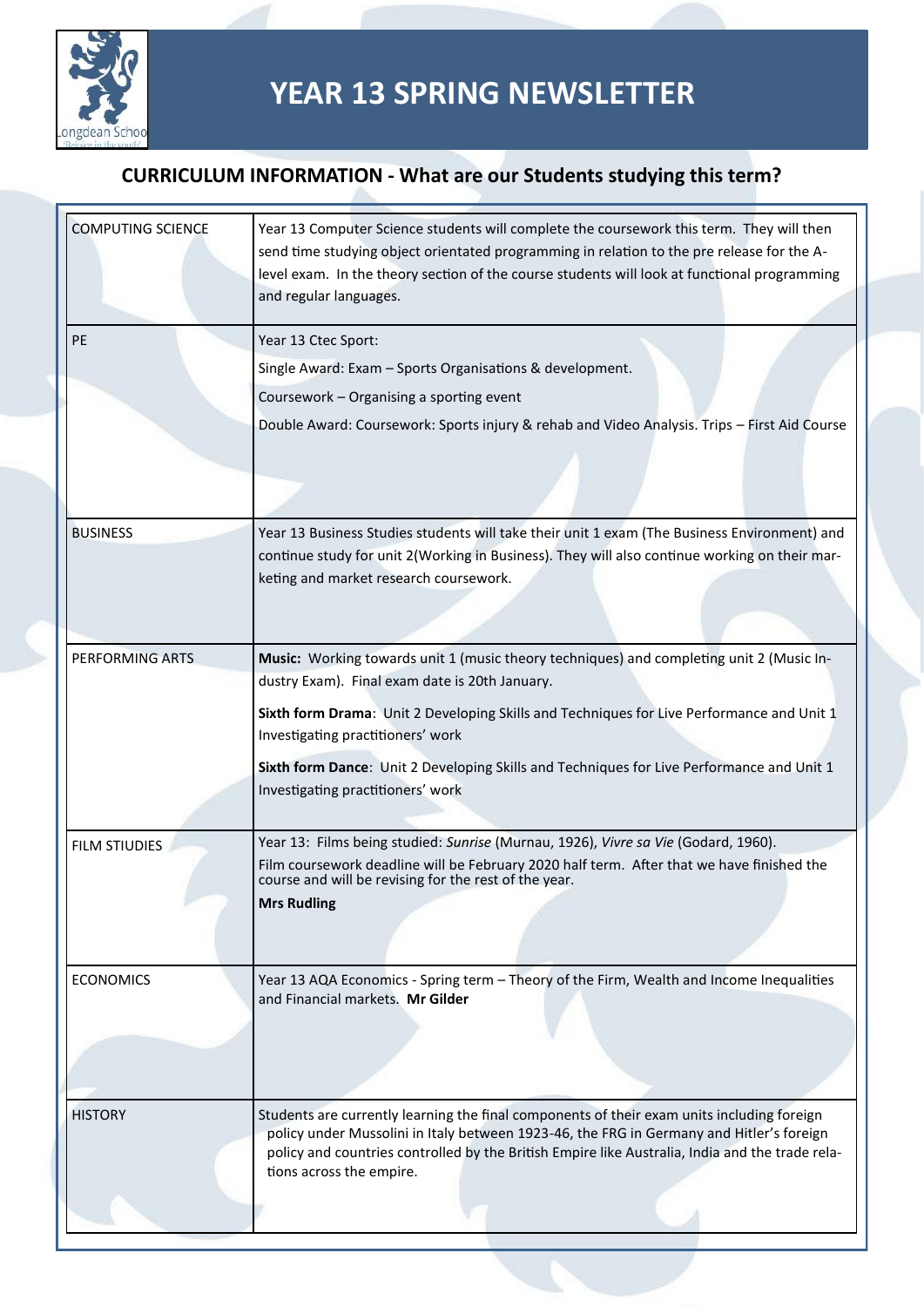

| CHILDREN'S PLAY, LEARN-<br>ING AND DEVELOPMENT | The full title of this course is: BTEC Level 3 National Extended Certificate in Children's Play,<br>Learning and Development.                                                                                                                                                                                                                                                                                                                                                                                                              |
|------------------------------------------------|--------------------------------------------------------------------------------------------------------------------------------------------------------------------------------------------------------------------------------------------------------------------------------------------------------------------------------------------------------------------------------------------------------------------------------------------------------------------------------------------------------------------------------------------|
|                                                | In January, both Y12 and Y13 will sit their external exams which we have been preparing for<br>since September. After that, both years will begin a coursework unit called Play and Learning<br>(Unit 3)                                                                                                                                                                                                                                                                                                                                   |
|                                                | Topics from this unit include:                                                                                                                                                                                                                                                                                                                                                                                                                                                                                                             |
|                                                | Play types and opportunities                                                                                                                                                                                                                                                                                                                                                                                                                                                                                                               |
|                                                | The benefits of play for children                                                                                                                                                                                                                                                                                                                                                                                                                                                                                                          |
|                                                | Theoretical perspectives to learning and development                                                                                                                                                                                                                                                                                                                                                                                                                                                                                       |
|                                                | Curriculum approaches to play                                                                                                                                                                                                                                                                                                                                                                                                                                                                                                              |
|                                                | Influences on current early years practice                                                                                                                                                                                                                                                                                                                                                                                                                                                                                                 |
|                                                | Professional skills for supporting purposeful play and learning                                                                                                                                                                                                                                                                                                                                                                                                                                                                            |
|                                                | Support children's purposeful play and learning                                                                                                                                                                                                                                                                                                                                                                                                                                                                                            |
|                                                | How a parent can help: talk about different types of play that the students themselves liked                                                                                                                                                                                                                                                                                                                                                                                                                                               |
|                                                | as children: physical, imaginative, sensory, creative art and design, construction, role play,                                                                                                                                                                                                                                                                                                                                                                                                                                             |
|                                                | small world, puzzles and games. Talk about ways that their play as young children helped<br>them to learn.                                                                                                                                                                                                                                                                                                                                                                                                                                 |
|                                                |                                                                                                                                                                                                                                                                                                                                                                                                                                                                                                                                            |
| HEALTH AND SOCIAL CARE                         | L3 Health and Social Care, Pearson Edexcel: Spring term will begin coursework for year 13<br>H&SC pupils. There exam will have taken place in January and we will be beginning their Unit                                                                                                                                                                                                                                                                                                                                                  |
|                                                | 14 coursework in year 13. This coursework is titled Physiological Disorders and their Care and<br>students must pick two people in their lives that they know have had or currently still have, a<br>physiological disorder such as arthritis, asthma, cancer etc. They must use their knowledge to<br>assess the treatment and support that these care users are receiving/have received and as-<br>sess it's effectiveness. Then pupils will create a care plan for both of their cases in order to<br>effectively hep and support them. |
|                                                | Parents could discuss any experience they have had with health and social care workers; was<br>the experience useful, what could have improved it, compare experiences of local experienc-<br>es too.                                                                                                                                                                                                                                                                                                                                      |
| <b>PSYCHOLOGY</b>                              | OCR A Level Psychology: Year 13 students will be carrying on their Criminal Psychology tpic<br>with s Harrison as they move onto start looking at topics such as the collection and use of<br>evidence from witnesses and suspects from a cognitive perspective as well as how juries can<br>be persuaded by the characteristics of witnesses and defendants.                                                                                                                                                                              |
|                                                | With Miss Rabjohn, the year 13 students will have finished Issues in Mental Health topic and<br>will be moving onto their new and final topic or Sport and Exercise Psychology. This area of<br>psychology includes looking into controlling anxiety and measuring anxiety in sport, the bene-<br>fits of exercise to mental health as well as teams, coaching and leadership.                                                                                                                                                             |
| SOCIOLOGY                                      | AQA A level Sociology: The year 13 pupils will be continuing with the Crime and Deviance top-<br>ic with Miss Rose. They will be moving onto the topics of Corporate, White Collar and Green<br>Crime and looking into how these affect society and what is being done to stop them.                                                                                                                                                                                                                                                       |
|                                                | With Miss Rabjohn, the year 13 students will be looking deeper into the Media topic that they<br>briefly began before Christmas. They will be focusing on how the media has become global-<br>ised and what this means for different cultures and their usual traditions and ways of life.<br>After this, the students will move onto looking into the selection and presentation of the me-<br>dia and how each news outlet decides what is shown to it's audiences.                                                                      |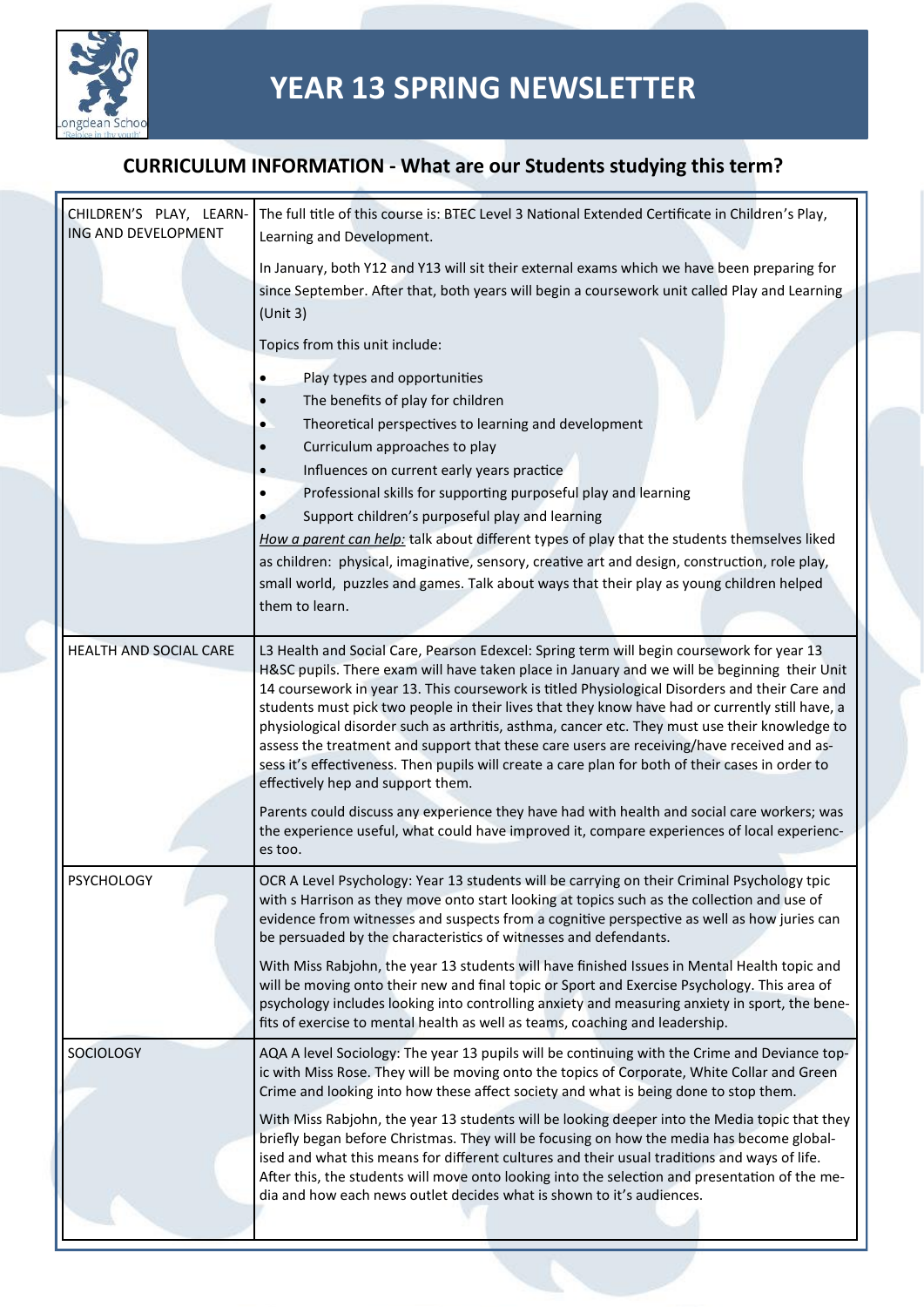

| MFL-SPANISH | The Spring Term will see us finish off our current units on La Inmigración (Immigration), and<br>the impact that current trends have on Spanish society. We will also be studying our play La |
|-------------|-----------------------------------------------------------------------------------------------------------------------------------------------------------------------------------------------|
|             | Casa de Bernarda Alba and developing further our essay writing techniques                                                                                                                     |
|             | Parents could help their child revise on a regular basis the vocabulary for the module they                                                                                                   |
|             | are learning (double page vocab)- The question they could ask is "have you spent 10                                                                                                           |
|             | minutes revising the vocabulary?" or "if I say the English, can you translate it in French/                                                                                                   |
|             | Spanish?". Students could listen to music or watch films in the target language as well as                                                                                                    |
|             | using free language apps to learn or revise key phrases and grammar whilst having fun.                                                                                                        |
|             | Linguascope-Students have all be given a username and password to access this great lan-                                                                                                      |
|             |                                                                                                                                                                                               |
|             |                                                                                                                                                                                               |
|             |                                                                                                                                                                                               |
|             |                                                                                                                                                                                               |
|             |                                                                                                                                                                                               |
|             |                                                                                                                                                                                               |
|             |                                                                                                                                                                                               |
|             |                                                                                                                                                                                               |
|             |                                                                                                                                                                                               |
|             |                                                                                                                                                                                               |
|             |                                                                                                                                                                                               |
|             |                                                                                                                                                                                               |
|             |                                                                                                                                                                                               |
|             |                                                                                                                                                                                               |
|             |                                                                                                                                                                                               |
|             |                                                                                                                                                                                               |
|             |                                                                                                                                                                                               |
|             |                                                                                                                                                                                               |
|             |                                                                                                                                                                                               |
|             |                                                                                                                                                                                               |
|             |                                                                                                                                                                                               |
|             |                                                                                                                                                                                               |
|             |                                                                                                                                                                                               |
|             |                                                                                                                                                                                               |
|             |                                                                                                                                                                                               |
|             |                                                                                                                                                                                               |
|             |                                                                                                                                                                                               |
|             |                                                                                                                                                                                               |
|             |                                                                                                                                                                                               |
|             |                                                                                                                                                                                               |
|             |                                                                                                                                                                                               |
|             |                                                                                                                                                                                               |
|             |                                                                                                                                                                                               |
|             |                                                                                                                                                                                               |